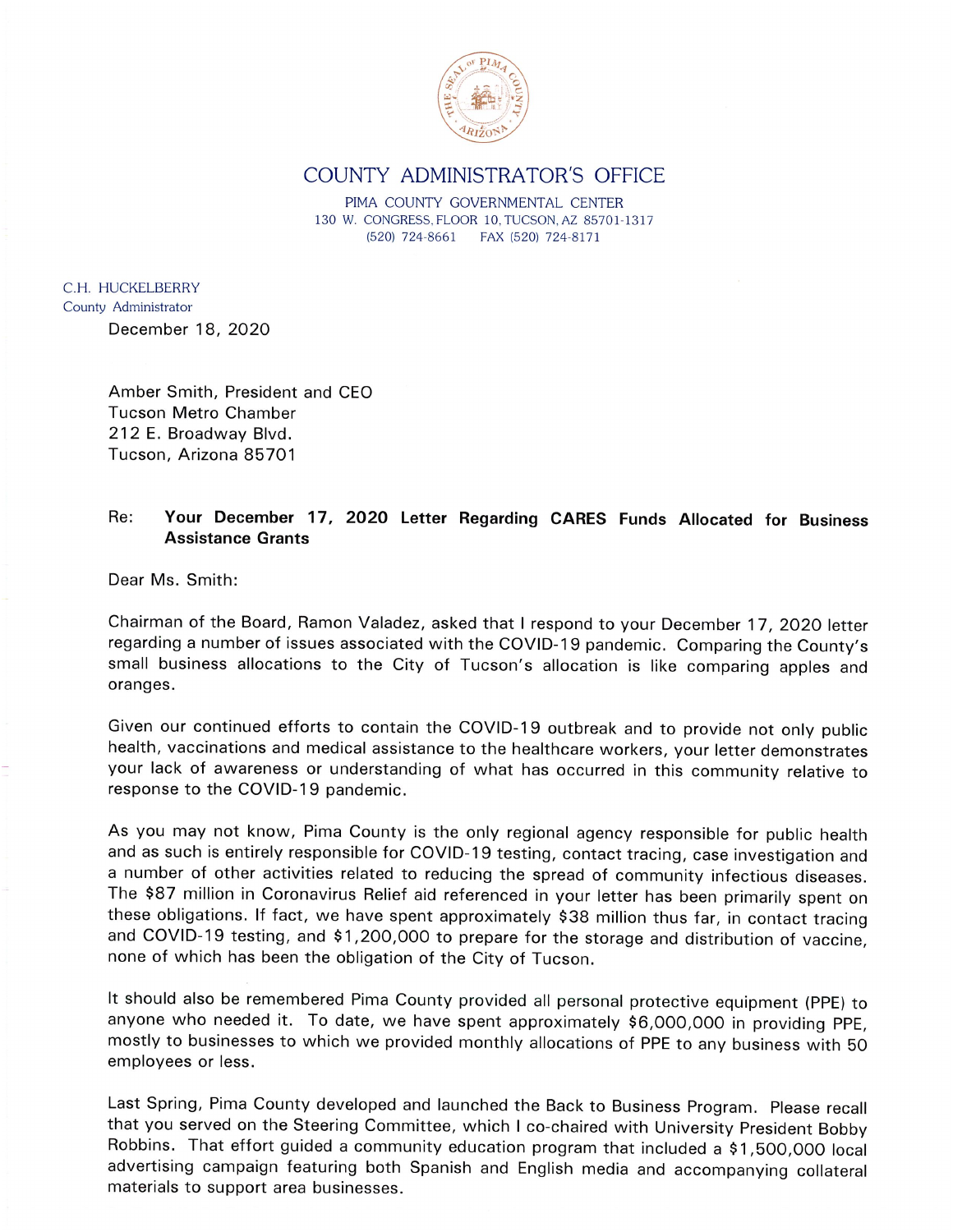Ms. Amber Smith Re: Your December 17, 2020 Letter Regarding CARES Funds Allocated for Business Assistance **Grants** December 18, 2020 Page 2

In addition, Pima County awarded JobPath an additional \$750,000 to expand job training programs, which directly support area businesses. Also of assistance to area businesses is the \$1,100,000 of direct aid to local fire districts.

Finally, area tenants and landlords, which are frequently small businesses, received \$7,800,000 in direct assistance.

While the \$56,350,000 million delineated above supported the business community in general, much has also been done by Pima County to directly support area merchants.

Perhaps you were simply unaware that Pima County has had offered a wide variety of grants programs to area businesses. These include:

- Small Business and Child Care grants Countywide \$2,000,000
- Small Business Assistance Program Downtown Tucson Partnership \$554,000  $\bullet$
- Small Business Assistance Program  $-4$ <sup>th</sup> Avenue Merchants Association \$455,0000
- Small Business Assistance Program Mount Lemmon Business Economic Association \$50,000
- Back to Business HOWND Gift Card for local businesses \$25,000  $\bullet$
- Direct Assistance to area Attractions & Tourism Venues \$1,136,277
- Direct support to Visit Tucson to support the tourism industry \$500,000  $\bullet$

When the \$4,720,277 in direct support is added to the \$56,350,000 in general support of business during the pandemic, a total of \$61,075,277 or 70 percent of the Coronavirus Relief Funds receive by Pima County have been spent in direct support of business.

As you can see, Pima County has been more than concerned about the impact of COVID-19 on the public and economic health of the community and has provided dollars directly to address these needs.

Sincerely,

C, Dubeltaux

C.H. Huckelberry **County Administrator** 

Enclosure

 $\mathbf{c}$ : The Honorable Chairman and Members, Pima County Board of Supervisors The Honorable Supervisors-elect, Pima County Board of Supervisors Board of Directors, Tucson Metro Chamber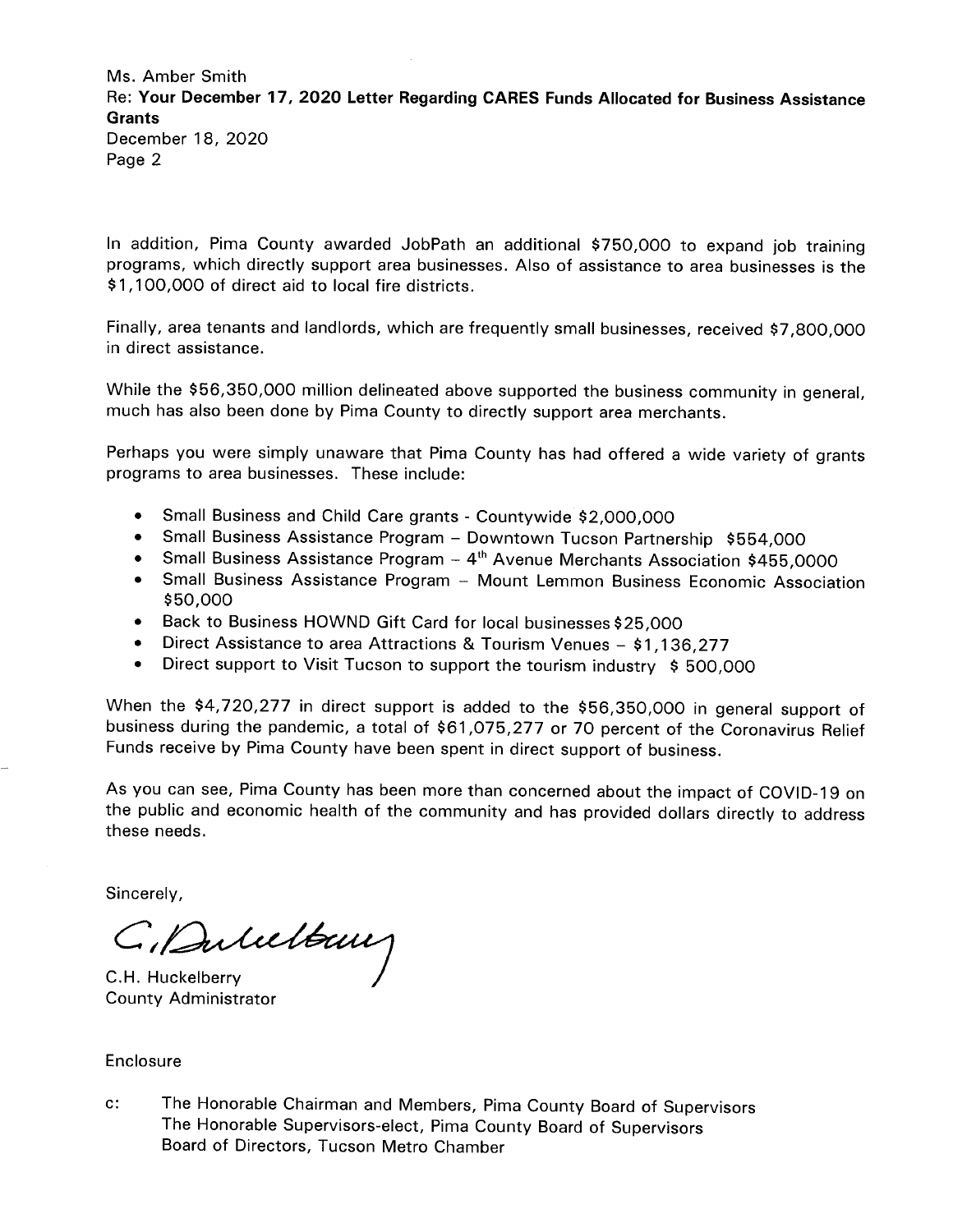

December 17, 2020

The Honorable Ramon Valadez Chairman Pima County Board of Supervisors 130 W. Congress Tucson, AZ 85701

## **RE: CARES Funds Allocated for Business Assistance Grants**

Dear Chairman Valadez:

The recent actions taken by Pima County to enact a mandatory curfew and increased penalties for non-compliance of the County's Proclamation is directly affecting business revenues. As we have stated in previous letters, placing strict regulations on business will only result in more businesses closing, higher unemployment and greater pressure on governments who will have to use limited resources to assist people in need which will become even more difficult because of reduced tax revenues.

To date, Pima County has received \$87 million in Coronavirus Aid, Relief, and Economic Security (CARES) Act dollars. When combined with other Federal funds, State and Private dollars received by the County for COVID-19 relief, the total funds equal just over \$102 million. The Pima County Memorandum dated August 24, 2020 titled *COVID-19 Pandemic Update* outlined the following expenditures and allocations for small businesses:

- \$303,500 to Downtown Tucson Partnership to facilitate the safe and successful reopening of businesses
- Downtown Outdoor Café Grant Program up to \$5,000 and the County received 15 applications
- Downtown Rebound Grant program up to \$2,000 to off-set costs associated with COVID-19 related expenses and 17 businesses applied
- Small Business Assistance \$2 million for small business assistance with a primary initial focus being on assisting daycare and childcare businesses
- Ready For You Marketing Allocated \$550,000 to Ready For You materials and Hilton & Myers to help demonstrate businesses are complying with the measures contained within the Proclamation

The total of these allocations is \$2.9 million. In comparison, the City of Tucson has allocated \$9.6 million for Small Business Continuity Grants that help offset rent, utilities and other business expenses. Businesses with less than 50 employees can receive up to \$20,000 if their application meets the qualifications and is accepted by the program administrators. While a preference is given to women, veteran and disabled-owned businesses, the grant is open to all businesses within the City limits.